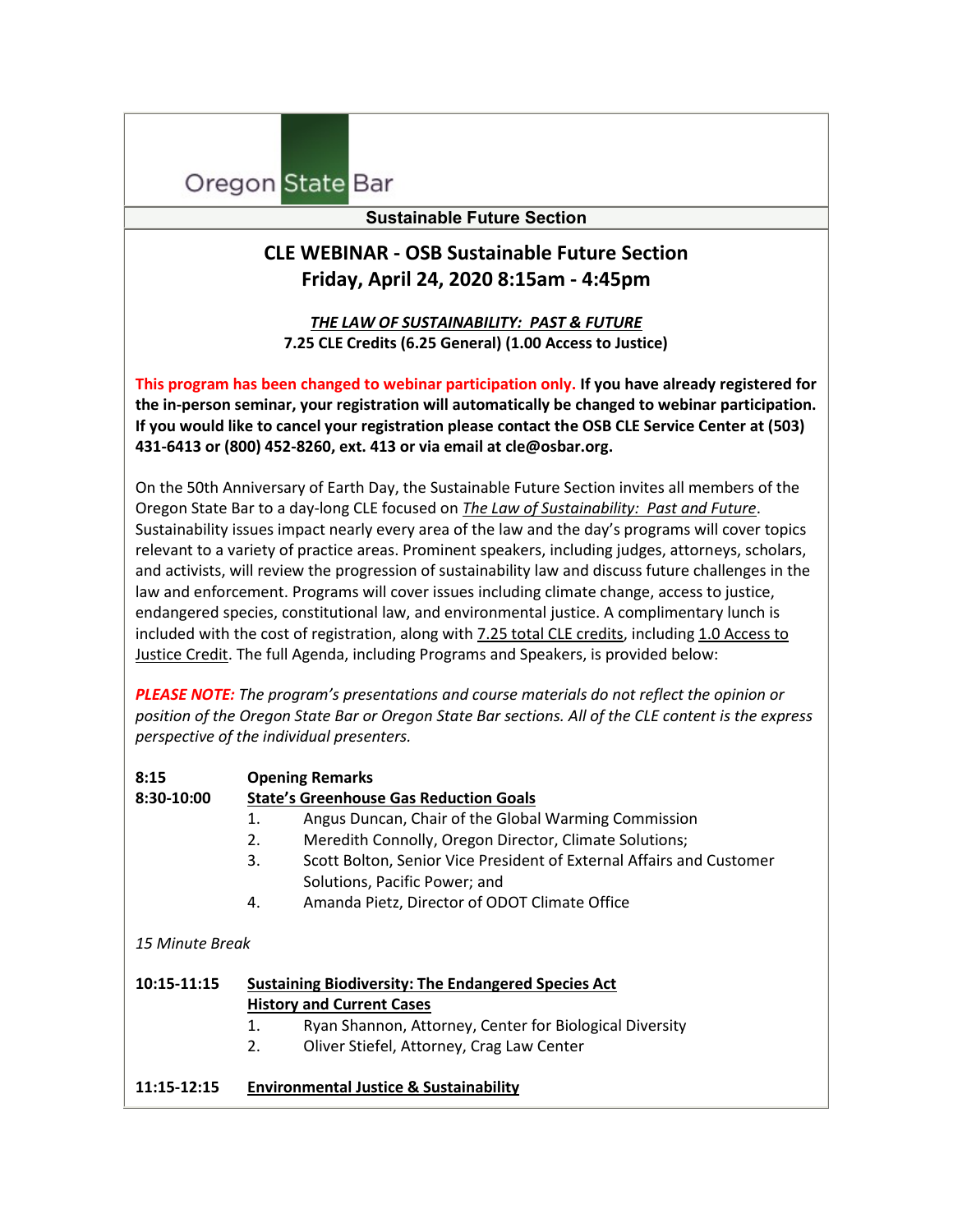|                                                                                                                                                                                                                                                                                                          | Professor Lisa Benjamin, Lewis & Clark Law School                                                                                                                                                                                                                                                       |  |  |
|----------------------------------------------------------------------------------------------------------------------------------------------------------------------------------------------------------------------------------------------------------------------------------------------------------|---------------------------------------------------------------------------------------------------------------------------------------------------------------------------------------------------------------------------------------------------------------------------------------------------------|--|--|
| 30 Minute Break                                                                                                                                                                                                                                                                                          |                                                                                                                                                                                                                                                                                                         |  |  |
| 12:45-1:30                                                                                                                                                                                                                                                                                               | <b>Natural Disaster Law</b><br>Professor Latisha Nixon-Jones,<br>Visiting Professor, University of Oregon School of Law                                                                                                                                                                                 |  |  |
| 1:30-2:30                                                                                                                                                                                                                                                                                                | Debate: Should Oregon Constitution be Amended<br>to Protect the Envtl. Rights of Future Generations?<br>(Pro) Professor Susan Smith, Willamette Law School<br>1.<br>(Con) Cody Hoesly, Appellate Attorney, Larkins Vacura<br>2.<br>Robert "Skip" Durham, Ret. Justice, Oregon Supreme Ct.<br>Moderator: |  |  |
| 2:30-3:30                                                                                                                                                                                                                                                                                                | <b>Achieving Climate Resilience through Local-State Synergy:</b><br>The Oregon Model and Beyond<br>Professor Sarah Adams-Schoen, University of Oregon Law School                                                                                                                                        |  |  |
| 15 Minute Break                                                                                                                                                                                                                                                                                          |                                                                                                                                                                                                                                                                                                         |  |  |
| $3:45 - 4:45$<br>Justice                                                                                                                                                                                                                                                                                 | <b>Sustainability &amp; Access to Justice</b><br>Judge Nan G. Waller, Multnomah County Circuit Court Judge<br>1.<br>2.<br>Maya Crawford Peacock, Attorney & Director of Campaign for Equal                                                                                                              |  |  |
| <b>Registration Price</b>                                                                                                                                                                                                                                                                                |                                                                                                                                                                                                                                                                                                         |  |  |
| Non-SFS Members - \$60 -includes complimentary 2020 SFS section membership<br>New Lawyers (Licensed 1/1/2018 or later) - \$50 -includes complimentary 2020 SFS section<br>membership<br>Sustainable Future Section Members - \$40<br>Students - use coupon code <b>SSUST20LS</b> at checkout to register |                                                                                                                                                                                                                                                                                                         |  |  |
| Links for Webinar Access will be sent to registrants prior to the event.                                                                                                                                                                                                                                 |                                                                                                                                                                                                                                                                                                         |  |  |
| Click here to register for the webinar.                                                                                                                                                                                                                                                                  |                                                                                                                                                                                                                                                                                                         |  |  |
| Oregon State Bar   16037 SW Upper Boones Ferry Road   Tigard, Oregon 97224                                                                                                                                                                                                                               |                                                                                                                                                                                                                                                                                                         |  |  |
| Registration questions? Please call the OSB CLE Service Center at (503) 431-6413<br>or(800) 452-8260, ext. 413.                                                                                                                                                                                          |                                                                                                                                                                                                                                                                                                         |  |  |
| To opt-out or receive section notices at a different email address, log in to your account at<br>hello.osbar.org and adjust your communication preferences under the Manage Your Profile tab.                                                                                                            |                                                                                                                                                                                                                                                                                                         |  |  |